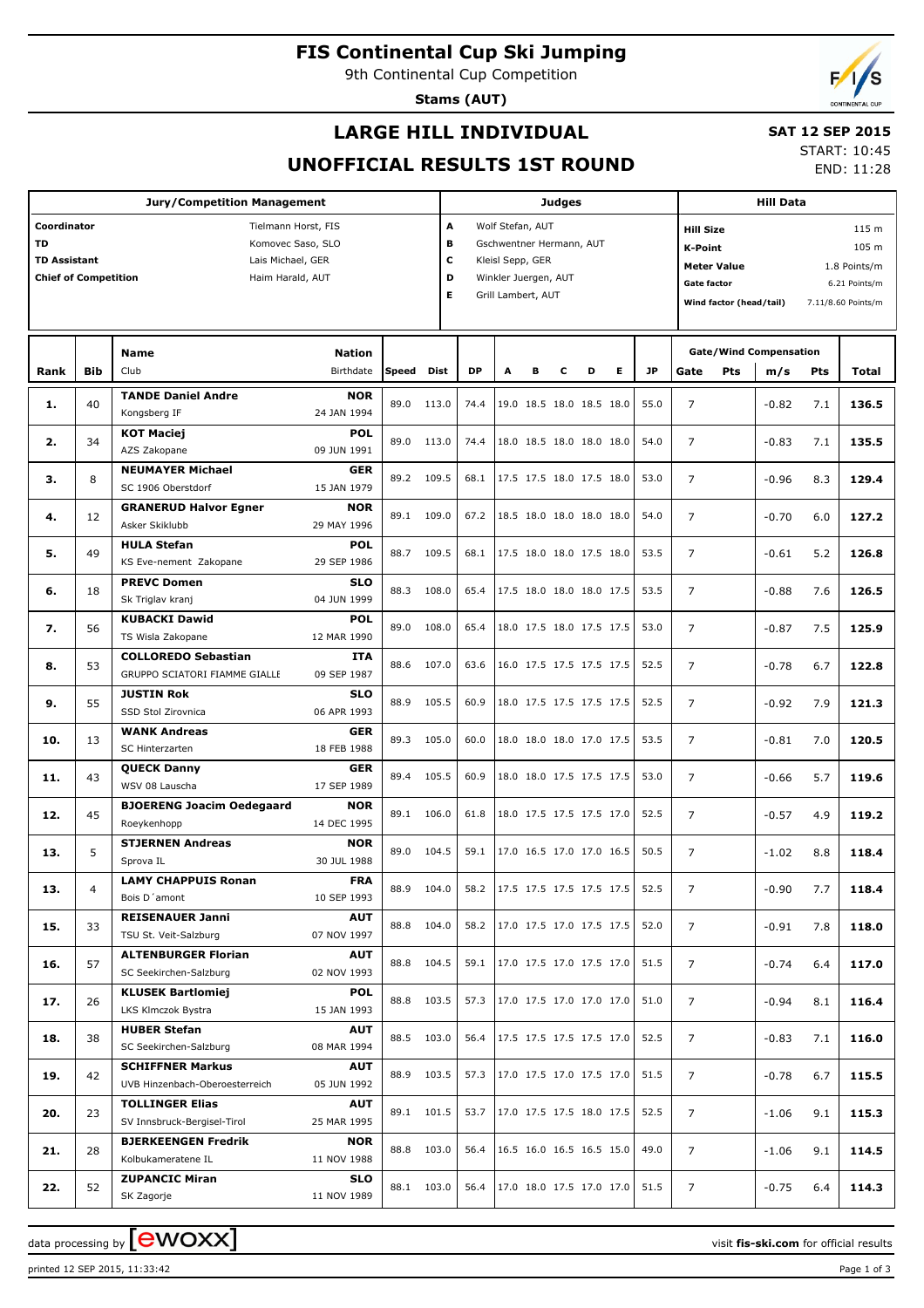# **FIS Continental Cup Ski Jumping**

9th Continental Cup Competition

**Stams (AUT)**

## **LARGE HILL INDIVIDUAL**

### **SAT 12 SEP 2015** START: 10:45

## **UNOFFICIAL RESULTS 1ST ROUND**

END: 11:28

| DP<br>E.<br><b>JP</b><br><b>Bib</b><br>Club<br>Birthdate<br>Dist<br>A<br>Speed<br>в<br>c<br>D<br>Gate<br>Pts<br>m/s<br>Total<br>Rank<br>Pts<br><b>KOZISEK Cestmir</b><br><b>CZE</b><br>44<br>102.5<br>$\overline{7}$<br>23.<br>89.1<br>55.5<br>17.5 17.0 17.0 17.0 17.0<br>51.0<br>$-0.84$<br>7.2<br>113.7<br>09 NOV 1991<br>LSK Lomnice nad Popelkou<br><b>RUPITSCH Markus</b><br><b>AUT</b><br>102.5<br>$\overline{7}$<br>23.<br>3<br>89.2<br>55.5<br>17.0 16.0 17.0 16.5 17.0<br>50.5<br>$-0.89$<br>7.7<br>113.7<br>KSG Klagenfurt-Kaernten<br>08 NOV 1997<br><b>CECON Federico</b><br><b>ITA</b><br>37<br>89.5<br>102.5<br>$\overline{7}$<br>25.<br>55.5<br>16.0 17.0 17.0 16.0 17.0<br>50.0<br>$-0.91$<br>7.8<br>113.3<br>GRUPPO SCIATORI FIAMME GIALLE<br>11 JUN 1994<br><b>ITO Masamitsu</b><br><b>JPN</b><br>$\overline{7}$<br>$\overline{7}$<br>26.<br>88.9<br>101.0<br>52.8<br>17.0 17.0 17.5 16.5 17.0<br>112.3<br>51.0<br>$-0.99$<br>8.5<br>Shimokawa Shoqyo High School<br>27 FEB 1998<br><b>BIEGUN Krzysztof</b><br><b>POL</b><br>32<br>89.4<br>101.5<br>53.7<br>17.0 17.0 17.0 17.0 17.0<br>$\overline{7}$<br>27.<br>51.0<br>$-0.81$<br>7.0<br>111.7<br>SS-R LZS Sokol Szczyrk<br>21 MAY 1994<br><b>ZNISZCZOL Aleksander</b><br><b>POL</b><br>29<br>101.5<br>$\overline{7}$<br>28.<br>89.0<br>53.7<br>17.0 17.0 17.0 17.5 16.5<br>51.0<br>$-0.77$<br>6.6<br>111.3<br>WSS Wisla<br>08 MAR 1994<br><b>WINTER Paul</b><br><b>GER</b><br>101.5<br>$\overline{7}$<br>29.<br>15<br>88.2<br>53.7<br>17.0 17.5 17.0 17.5 17.0<br>5.8<br>51.5<br>$-0.68$<br>111.0<br>05 OCT 1997<br>SC Willingen<br><b>POGRAJC Andraz</b><br><b>SLO</b><br>54<br>88.9<br>100.5<br>$\overline{7}$<br>30.<br>51.9<br>17.0 17.5 17.0 17.0 17.0<br>51.0<br>$-0.85$<br>7.3<br>110.2<br>26 SEP 1991<br>SK Zagorje<br><b>ASCHENWALD Philipp</b><br><b>AUT</b><br>47<br>88.9<br>$\overline{7}$<br>31.<br>101.0<br>52.8<br>17.0 18.0 17.0 17.5 17.0<br>5.2<br>109.5<br>51.5<br>$-0.61$<br>12 NOV 1995<br>SC Mayerhofen-Tirol<br><b>AIGNER Clemens</b><br><b>AUT</b><br>101.5<br>$\overline{7}$<br>32.<br>51<br>89.0<br>53.7<br>16.5 17.5 17.0 17.0 17.0<br>4.5<br>109.2<br>51.0<br>$-0.52$<br>SV Innsbruck-Bergisel-Tirol<br>02 FEB 1993<br><b>KLIMOV Evgeniy</b><br><b>RUS</b><br>100.5<br>$\overline{7}$<br>33.<br>14<br>88.8<br>51.9<br>16.0 17.0 17.0 17.0 17.0<br>51.0<br>108.9<br>$-0.70$<br>6.0<br>03 FEB 1994<br>Dinamo Perm<br><b>DESCOMBES SEVOIE Vincent</b><br><b>FRA</b><br>99.0<br>$\overline{7}$<br>34.<br>20<br>88.4<br>49.2<br>16.5 16.5 17.0 17.0 17.0<br>50.5<br>108.4<br>$-1.01$<br>8.7<br>Douanes - Chamonix<br>09 JAN 1984<br><b>GEIGER Karl</b><br><b>GER</b><br>46<br>89.5<br>$\overline{7}$<br>35.<br>101.0<br>52.8<br>16.5 17.5 17.0 17.0 16.5<br>50.5<br>108.0<br>$-0.55$<br>4.7<br>11 FEB 1993<br>SC 1906 Oberstdorf<br><b>TROFIMOV Roman Sergeevich</b><br><b>RUS</b><br>88.6<br>99.5<br>$\overline{7}$<br>36.<br>39<br>50.1<br>17.0 17.5 17.0 17.0 17.0<br>51.0<br>107.3<br>$-0.72$<br>6.2<br>19 NOV 1989<br>Sdushor CSP N. Novgorod<br><b>MUELLER Lukas</b><br><b>AUT</b><br>89.0<br>98.5<br>$\overline{7}$<br>37.<br>41<br>48.3<br>17.0 17.0 17.0 17.0 16.5<br>6.9<br>106.2<br>51.0<br>$-0.80$<br>SV Villach-Kaernten<br>14 MAR 1992<br><b>PASCHKE Pius</b><br><b>GER</b><br>88.8<br>97.5<br>38.<br>24<br>46.5<br>16.5 16.5 16.5 17.0 16.5<br>49.5<br>$\overline{7}$<br>104.3<br>$-0.96$<br>8.3<br>WSV Kiefersfelden<br>20 MAY 1990<br><b>KOBAYASHI Ryoyu</b><br><b>JPN</b><br>88.9<br>98.0<br>$\overline{7}$<br>39.<br>47.4<br>16.5 17.0 17.0 16.5 17.0<br>50.5<br>$-0.67$<br>5.8<br>103.7<br>11<br>08 NOV 1996<br>Morioka Chuo High School<br><b>NOR</b><br><b>HILDE Tom</b><br>$\overline{7}$<br>40.<br>17.0 17.0 16.5 16.5 16.5<br>89.1<br>98.0<br>47.4<br>50.0<br>$-0.70$<br>6.0<br>103.4<br>10<br>Asker Skiklubb<br>22 SEP 1987<br><b>VANCURA Tomas</b><br>CZE<br>88.5<br>99.5<br>17.0 17.0 16.5 17.5 17.0<br>$\overline{7}$<br>41.<br>50<br>50.1<br>51.0<br>$-0.26$<br>2.2<br>103.3<br>TJ Dukla Liberec<br>10 SEP 1996<br><b>ROMASHOV Alexey</b><br><b>RUS</b><br>35<br>97.5<br>17.0 17.0 17.0 17.0 16.5<br>7<br>42.<br>88.6<br>46.5<br>51.0<br>$-0.64$<br>5.5<br>103.0<br>Saint-Petersburg KOR1<br>29 APR 1992<br><b>ZOGRAFSKI Vladimir</b><br><b>BUL</b><br>96.5<br>14.5 15.5 16.0 16.0 15.5<br>87.4<br>44.7<br>47.0<br>$\overline{7}$<br>43.<br>6<br>9.9<br>101.6<br>$-1.15$<br><b>NSA</b><br>14 JUL 1993<br><b>DREHER Michael</b><br><b>GER</b><br>88.5<br>94.5<br>16.0 16.5 16.5 16.5 16.5<br>41.1<br>49.5<br>$\overline{7}$<br>44.<br>19<br>$-1.06$<br>9.1<br>99.7<br>SC 1906 Oberstdorf<br>30 JAN 1993<br><b>POLASEK Viktor</b><br>CZE<br>89.0<br>96.0<br>16.5 16.5 16.5 17.0 16.5<br>43.8<br>49.5<br>$\overline{7}$<br>45.<br>30<br>$-0.68$<br>5.8<br>99.1<br>18 JUL 1997<br>Sk Nove mesto na morave<br><b>GLASDER Michael</b><br>USA<br>94.5<br>88.8<br>41.1<br>16.0 16.5 16.5 16.5 16.0<br>49.0<br>$\overline{7}$<br>46.<br>16<br>$-0.84$<br>7.2<br>97.3<br>Norge Ski Club<br>27 MAR 1989<br><b>DELLASEGA Roberto</b><br>ITA<br>93.5<br>16.0 16.0 16.5 16.5 16.0<br>88.5<br>39.3<br>48.5<br>$\overline{7}$<br>47.<br>17<br>$-1.04$<br>8.9<br>96.7<br>GRUPPO SCIATORI FIAMME GIALLE<br>15 JUN 1990<br><b>SATO Yukiya</b><br>JPN<br>87.5<br>95.5<br>42.9<br> 16.0 16.5 16.5 16.0 16.5<br>49.0<br>$\overline{7}$<br>48.<br>31<br>$-0.53$<br>4.6<br>96.5<br>19 JUN 1995<br>Megmilk Snow Brand Ski Team |  |  | <b>Name</b><br><b>Nation</b> |  |  |  |  |  |  | <b>Gate/Wind Compensation</b> |  |  |  |
|----------------------------------------------------------------------------------------------------------------------------------------------------------------------------------------------------------------------------------------------------------------------------------------------------------------------------------------------------------------------------------------------------------------------------------------------------------------------------------------------------------------------------------------------------------------------------------------------------------------------------------------------------------------------------------------------------------------------------------------------------------------------------------------------------------------------------------------------------------------------------------------------------------------------------------------------------------------------------------------------------------------------------------------------------------------------------------------------------------------------------------------------------------------------------------------------------------------------------------------------------------------------------------------------------------------------------------------------------------------------------------------------------------------------------------------------------------------------------------------------------------------------------------------------------------------------------------------------------------------------------------------------------------------------------------------------------------------------------------------------------------------------------------------------------------------------------------------------------------------------------------------------------------------------------------------------------------------------------------------------------------------------------------------------------------------------------------------------------------------------------------------------------------------------------------------------------------------------------------------------------------------------------------------------------------------------------------------------------------------------------------------------------------------------------------------------------------------------------------------------------------------------------------------------------------------------------------------------------------------------------------------------------------------------------------------------------------------------------------------------------------------------------------------------------------------------------------------------------------------------------------------------------------------------------------------------------------------------------------------------------------------------------------------------------------------------------------------------------------------------------------------------------------------------------------------------------------------------------------------------------------------------------------------------------------------------------------------------------------------------------------------------------------------------------------------------------------------------------------------------------------------------------------------------------------------------------------------------------------------------------------------------------------------------------------------------------------------------------------------------------------------------------------------------------------------------------------------------------------------------------------------------------------------------------------------------------------------------------------------------------------------------------------------------------------------------------------------------------------------------------------------------------------------------------------------------------------------------------------------------------------------------------------------------------------------------------------------------------------------------------------------------------------------------------------------------------------------------------------------------------------------------------------------------------------------------------------------------------------------------------------------------------------------------------------------------------------------------------------------------------------------------------------------------------------------------------------------------------------------------------------------------------------------------------------------------------------------------------------------------------------------------------------------------------------------------------------------------------------------------------------------------------------------------------------------------------------------------------------------------------------------------------------------------------------------------------------------------------------------------------------------------------------------------------------|--|--|------------------------------|--|--|--|--|--|--|-------------------------------|--|--|--|
|                                                                                                                                                                                                                                                                                                                                                                                                                                                                                                                                                                                                                                                                                                                                                                                                                                                                                                                                                                                                                                                                                                                                                                                                                                                                                                                                                                                                                                                                                                                                                                                                                                                                                                                                                                                                                                                                                                                                                                                                                                                                                                                                                                                                                                                                                                                                                                                                                                                                                                                                                                                                                                                                                                                                                                                                                                                                                                                                                                                                                                                                                                                                                                                                                                                                                                                                                                                                                                                                                                                                                                                                                                                                                                                                                                                                                                                                                                                                                                                                                                                                                                                                                                                                                                                                                                                                                                                                                                                                                                                                                                                                                                                                                                                                                                                                                                                                                                                                                                                                                                                                                                                                                                                                                                                                                                                                                                                                                                  |  |  |                              |  |  |  |  |  |  |                               |  |  |  |
|                                                                                                                                                                                                                                                                                                                                                                                                                                                                                                                                                                                                                                                                                                                                                                                                                                                                                                                                                                                                                                                                                                                                                                                                                                                                                                                                                                                                                                                                                                                                                                                                                                                                                                                                                                                                                                                                                                                                                                                                                                                                                                                                                                                                                                                                                                                                                                                                                                                                                                                                                                                                                                                                                                                                                                                                                                                                                                                                                                                                                                                                                                                                                                                                                                                                                                                                                                                                                                                                                                                                                                                                                                                                                                                                                                                                                                                                                                                                                                                                                                                                                                                                                                                                                                                                                                                                                                                                                                                                                                                                                                                                                                                                                                                                                                                                                                                                                                                                                                                                                                                                                                                                                                                                                                                                                                                                                                                                                                  |  |  |                              |  |  |  |  |  |  |                               |  |  |  |
|                                                                                                                                                                                                                                                                                                                                                                                                                                                                                                                                                                                                                                                                                                                                                                                                                                                                                                                                                                                                                                                                                                                                                                                                                                                                                                                                                                                                                                                                                                                                                                                                                                                                                                                                                                                                                                                                                                                                                                                                                                                                                                                                                                                                                                                                                                                                                                                                                                                                                                                                                                                                                                                                                                                                                                                                                                                                                                                                                                                                                                                                                                                                                                                                                                                                                                                                                                                                                                                                                                                                                                                                                                                                                                                                                                                                                                                                                                                                                                                                                                                                                                                                                                                                                                                                                                                                                                                                                                                                                                                                                                                                                                                                                                                                                                                                                                                                                                                                                                                                                                                                                                                                                                                                                                                                                                                                                                                                                                  |  |  |                              |  |  |  |  |  |  |                               |  |  |  |
|                                                                                                                                                                                                                                                                                                                                                                                                                                                                                                                                                                                                                                                                                                                                                                                                                                                                                                                                                                                                                                                                                                                                                                                                                                                                                                                                                                                                                                                                                                                                                                                                                                                                                                                                                                                                                                                                                                                                                                                                                                                                                                                                                                                                                                                                                                                                                                                                                                                                                                                                                                                                                                                                                                                                                                                                                                                                                                                                                                                                                                                                                                                                                                                                                                                                                                                                                                                                                                                                                                                                                                                                                                                                                                                                                                                                                                                                                                                                                                                                                                                                                                                                                                                                                                                                                                                                                                                                                                                                                                                                                                                                                                                                                                                                                                                                                                                                                                                                                                                                                                                                                                                                                                                                                                                                                                                                                                                                                                  |  |  |                              |  |  |  |  |  |  |                               |  |  |  |
|                                                                                                                                                                                                                                                                                                                                                                                                                                                                                                                                                                                                                                                                                                                                                                                                                                                                                                                                                                                                                                                                                                                                                                                                                                                                                                                                                                                                                                                                                                                                                                                                                                                                                                                                                                                                                                                                                                                                                                                                                                                                                                                                                                                                                                                                                                                                                                                                                                                                                                                                                                                                                                                                                                                                                                                                                                                                                                                                                                                                                                                                                                                                                                                                                                                                                                                                                                                                                                                                                                                                                                                                                                                                                                                                                                                                                                                                                                                                                                                                                                                                                                                                                                                                                                                                                                                                                                                                                                                                                                                                                                                                                                                                                                                                                                                                                                                                                                                                                                                                                                                                                                                                                                                                                                                                                                                                                                                                                                  |  |  |                              |  |  |  |  |  |  |                               |  |  |  |
|                                                                                                                                                                                                                                                                                                                                                                                                                                                                                                                                                                                                                                                                                                                                                                                                                                                                                                                                                                                                                                                                                                                                                                                                                                                                                                                                                                                                                                                                                                                                                                                                                                                                                                                                                                                                                                                                                                                                                                                                                                                                                                                                                                                                                                                                                                                                                                                                                                                                                                                                                                                                                                                                                                                                                                                                                                                                                                                                                                                                                                                                                                                                                                                                                                                                                                                                                                                                                                                                                                                                                                                                                                                                                                                                                                                                                                                                                                                                                                                                                                                                                                                                                                                                                                                                                                                                                                                                                                                                                                                                                                                                                                                                                                                                                                                                                                                                                                                                                                                                                                                                                                                                                                                                                                                                                                                                                                                                                                  |  |  |                              |  |  |  |  |  |  |                               |  |  |  |
|                                                                                                                                                                                                                                                                                                                                                                                                                                                                                                                                                                                                                                                                                                                                                                                                                                                                                                                                                                                                                                                                                                                                                                                                                                                                                                                                                                                                                                                                                                                                                                                                                                                                                                                                                                                                                                                                                                                                                                                                                                                                                                                                                                                                                                                                                                                                                                                                                                                                                                                                                                                                                                                                                                                                                                                                                                                                                                                                                                                                                                                                                                                                                                                                                                                                                                                                                                                                                                                                                                                                                                                                                                                                                                                                                                                                                                                                                                                                                                                                                                                                                                                                                                                                                                                                                                                                                                                                                                                                                                                                                                                                                                                                                                                                                                                                                                                                                                                                                                                                                                                                                                                                                                                                                                                                                                                                                                                                                                  |  |  |                              |  |  |  |  |  |  |                               |  |  |  |
|                                                                                                                                                                                                                                                                                                                                                                                                                                                                                                                                                                                                                                                                                                                                                                                                                                                                                                                                                                                                                                                                                                                                                                                                                                                                                                                                                                                                                                                                                                                                                                                                                                                                                                                                                                                                                                                                                                                                                                                                                                                                                                                                                                                                                                                                                                                                                                                                                                                                                                                                                                                                                                                                                                                                                                                                                                                                                                                                                                                                                                                                                                                                                                                                                                                                                                                                                                                                                                                                                                                                                                                                                                                                                                                                                                                                                                                                                                                                                                                                                                                                                                                                                                                                                                                                                                                                                                                                                                                                                                                                                                                                                                                                                                                                                                                                                                                                                                                                                                                                                                                                                                                                                                                                                                                                                                                                                                                                                                  |  |  |                              |  |  |  |  |  |  |                               |  |  |  |
|                                                                                                                                                                                                                                                                                                                                                                                                                                                                                                                                                                                                                                                                                                                                                                                                                                                                                                                                                                                                                                                                                                                                                                                                                                                                                                                                                                                                                                                                                                                                                                                                                                                                                                                                                                                                                                                                                                                                                                                                                                                                                                                                                                                                                                                                                                                                                                                                                                                                                                                                                                                                                                                                                                                                                                                                                                                                                                                                                                                                                                                                                                                                                                                                                                                                                                                                                                                                                                                                                                                                                                                                                                                                                                                                                                                                                                                                                                                                                                                                                                                                                                                                                                                                                                                                                                                                                                                                                                                                                                                                                                                                                                                                                                                                                                                                                                                                                                                                                                                                                                                                                                                                                                                                                                                                                                                                                                                                                                  |  |  |                              |  |  |  |  |  |  |                               |  |  |  |
|                                                                                                                                                                                                                                                                                                                                                                                                                                                                                                                                                                                                                                                                                                                                                                                                                                                                                                                                                                                                                                                                                                                                                                                                                                                                                                                                                                                                                                                                                                                                                                                                                                                                                                                                                                                                                                                                                                                                                                                                                                                                                                                                                                                                                                                                                                                                                                                                                                                                                                                                                                                                                                                                                                                                                                                                                                                                                                                                                                                                                                                                                                                                                                                                                                                                                                                                                                                                                                                                                                                                                                                                                                                                                                                                                                                                                                                                                                                                                                                                                                                                                                                                                                                                                                                                                                                                                                                                                                                                                                                                                                                                                                                                                                                                                                                                                                                                                                                                                                                                                                                                                                                                                                                                                                                                                                                                                                                                                                  |  |  |                              |  |  |  |  |  |  |                               |  |  |  |
|                                                                                                                                                                                                                                                                                                                                                                                                                                                                                                                                                                                                                                                                                                                                                                                                                                                                                                                                                                                                                                                                                                                                                                                                                                                                                                                                                                                                                                                                                                                                                                                                                                                                                                                                                                                                                                                                                                                                                                                                                                                                                                                                                                                                                                                                                                                                                                                                                                                                                                                                                                                                                                                                                                                                                                                                                                                                                                                                                                                                                                                                                                                                                                                                                                                                                                                                                                                                                                                                                                                                                                                                                                                                                                                                                                                                                                                                                                                                                                                                                                                                                                                                                                                                                                                                                                                                                                                                                                                                                                                                                                                                                                                                                                                                                                                                                                                                                                                                                                                                                                                                                                                                                                                                                                                                                                                                                                                                                                  |  |  |                              |  |  |  |  |  |  |                               |  |  |  |
|                                                                                                                                                                                                                                                                                                                                                                                                                                                                                                                                                                                                                                                                                                                                                                                                                                                                                                                                                                                                                                                                                                                                                                                                                                                                                                                                                                                                                                                                                                                                                                                                                                                                                                                                                                                                                                                                                                                                                                                                                                                                                                                                                                                                                                                                                                                                                                                                                                                                                                                                                                                                                                                                                                                                                                                                                                                                                                                                                                                                                                                                                                                                                                                                                                                                                                                                                                                                                                                                                                                                                                                                                                                                                                                                                                                                                                                                                                                                                                                                                                                                                                                                                                                                                                                                                                                                                                                                                                                                                                                                                                                                                                                                                                                                                                                                                                                                                                                                                                                                                                                                                                                                                                                                                                                                                                                                                                                                                                  |  |  |                              |  |  |  |  |  |  |                               |  |  |  |
|                                                                                                                                                                                                                                                                                                                                                                                                                                                                                                                                                                                                                                                                                                                                                                                                                                                                                                                                                                                                                                                                                                                                                                                                                                                                                                                                                                                                                                                                                                                                                                                                                                                                                                                                                                                                                                                                                                                                                                                                                                                                                                                                                                                                                                                                                                                                                                                                                                                                                                                                                                                                                                                                                                                                                                                                                                                                                                                                                                                                                                                                                                                                                                                                                                                                                                                                                                                                                                                                                                                                                                                                                                                                                                                                                                                                                                                                                                                                                                                                                                                                                                                                                                                                                                                                                                                                                                                                                                                                                                                                                                                                                                                                                                                                                                                                                                                                                                                                                                                                                                                                                                                                                                                                                                                                                                                                                                                                                                  |  |  |                              |  |  |  |  |  |  |                               |  |  |  |
|                                                                                                                                                                                                                                                                                                                                                                                                                                                                                                                                                                                                                                                                                                                                                                                                                                                                                                                                                                                                                                                                                                                                                                                                                                                                                                                                                                                                                                                                                                                                                                                                                                                                                                                                                                                                                                                                                                                                                                                                                                                                                                                                                                                                                                                                                                                                                                                                                                                                                                                                                                                                                                                                                                                                                                                                                                                                                                                                                                                                                                                                                                                                                                                                                                                                                                                                                                                                                                                                                                                                                                                                                                                                                                                                                                                                                                                                                                                                                                                                                                                                                                                                                                                                                                                                                                                                                                                                                                                                                                                                                                                                                                                                                                                                                                                                                                                                                                                                                                                                                                                                                                                                                                                                                                                                                                                                                                                                                                  |  |  |                              |  |  |  |  |  |  |                               |  |  |  |
|                                                                                                                                                                                                                                                                                                                                                                                                                                                                                                                                                                                                                                                                                                                                                                                                                                                                                                                                                                                                                                                                                                                                                                                                                                                                                                                                                                                                                                                                                                                                                                                                                                                                                                                                                                                                                                                                                                                                                                                                                                                                                                                                                                                                                                                                                                                                                                                                                                                                                                                                                                                                                                                                                                                                                                                                                                                                                                                                                                                                                                                                                                                                                                                                                                                                                                                                                                                                                                                                                                                                                                                                                                                                                                                                                                                                                                                                                                                                                                                                                                                                                                                                                                                                                                                                                                                                                                                                                                                                                                                                                                                                                                                                                                                                                                                                                                                                                                                                                                                                                                                                                                                                                                                                                                                                                                                                                                                                                                  |  |  |                              |  |  |  |  |  |  |                               |  |  |  |
|                                                                                                                                                                                                                                                                                                                                                                                                                                                                                                                                                                                                                                                                                                                                                                                                                                                                                                                                                                                                                                                                                                                                                                                                                                                                                                                                                                                                                                                                                                                                                                                                                                                                                                                                                                                                                                                                                                                                                                                                                                                                                                                                                                                                                                                                                                                                                                                                                                                                                                                                                                                                                                                                                                                                                                                                                                                                                                                                                                                                                                                                                                                                                                                                                                                                                                                                                                                                                                                                                                                                                                                                                                                                                                                                                                                                                                                                                                                                                                                                                                                                                                                                                                                                                                                                                                                                                                                                                                                                                                                                                                                                                                                                                                                                                                                                                                                                                                                                                                                                                                                                                                                                                                                                                                                                                                                                                                                                                                  |  |  |                              |  |  |  |  |  |  |                               |  |  |  |
|                                                                                                                                                                                                                                                                                                                                                                                                                                                                                                                                                                                                                                                                                                                                                                                                                                                                                                                                                                                                                                                                                                                                                                                                                                                                                                                                                                                                                                                                                                                                                                                                                                                                                                                                                                                                                                                                                                                                                                                                                                                                                                                                                                                                                                                                                                                                                                                                                                                                                                                                                                                                                                                                                                                                                                                                                                                                                                                                                                                                                                                                                                                                                                                                                                                                                                                                                                                                                                                                                                                                                                                                                                                                                                                                                                                                                                                                                                                                                                                                                                                                                                                                                                                                                                                                                                                                                                                                                                                                                                                                                                                                                                                                                                                                                                                                                                                                                                                                                                                                                                                                                                                                                                                                                                                                                                                                                                                                                                  |  |  |                              |  |  |  |  |  |  |                               |  |  |  |
|                                                                                                                                                                                                                                                                                                                                                                                                                                                                                                                                                                                                                                                                                                                                                                                                                                                                                                                                                                                                                                                                                                                                                                                                                                                                                                                                                                                                                                                                                                                                                                                                                                                                                                                                                                                                                                                                                                                                                                                                                                                                                                                                                                                                                                                                                                                                                                                                                                                                                                                                                                                                                                                                                                                                                                                                                                                                                                                                                                                                                                                                                                                                                                                                                                                                                                                                                                                                                                                                                                                                                                                                                                                                                                                                                                                                                                                                                                                                                                                                                                                                                                                                                                                                                                                                                                                                                                                                                                                                                                                                                                                                                                                                                                                                                                                                                                                                                                                                                                                                                                                                                                                                                                                                                                                                                                                                                                                                                                  |  |  |                              |  |  |  |  |  |  |                               |  |  |  |
|                                                                                                                                                                                                                                                                                                                                                                                                                                                                                                                                                                                                                                                                                                                                                                                                                                                                                                                                                                                                                                                                                                                                                                                                                                                                                                                                                                                                                                                                                                                                                                                                                                                                                                                                                                                                                                                                                                                                                                                                                                                                                                                                                                                                                                                                                                                                                                                                                                                                                                                                                                                                                                                                                                                                                                                                                                                                                                                                                                                                                                                                                                                                                                                                                                                                                                                                                                                                                                                                                                                                                                                                                                                                                                                                                                                                                                                                                                                                                                                                                                                                                                                                                                                                                                                                                                                                                                                                                                                                                                                                                                                                                                                                                                                                                                                                                                                                                                                                                                                                                                                                                                                                                                                                                                                                                                                                                                                                                                  |  |  |                              |  |  |  |  |  |  |                               |  |  |  |
|                                                                                                                                                                                                                                                                                                                                                                                                                                                                                                                                                                                                                                                                                                                                                                                                                                                                                                                                                                                                                                                                                                                                                                                                                                                                                                                                                                                                                                                                                                                                                                                                                                                                                                                                                                                                                                                                                                                                                                                                                                                                                                                                                                                                                                                                                                                                                                                                                                                                                                                                                                                                                                                                                                                                                                                                                                                                                                                                                                                                                                                                                                                                                                                                                                                                                                                                                                                                                                                                                                                                                                                                                                                                                                                                                                                                                                                                                                                                                                                                                                                                                                                                                                                                                                                                                                                                                                                                                                                                                                                                                                                                                                                                                                                                                                                                                                                                                                                                                                                                                                                                                                                                                                                                                                                                                                                                                                                                                                  |  |  |                              |  |  |  |  |  |  |                               |  |  |  |
|                                                                                                                                                                                                                                                                                                                                                                                                                                                                                                                                                                                                                                                                                                                                                                                                                                                                                                                                                                                                                                                                                                                                                                                                                                                                                                                                                                                                                                                                                                                                                                                                                                                                                                                                                                                                                                                                                                                                                                                                                                                                                                                                                                                                                                                                                                                                                                                                                                                                                                                                                                                                                                                                                                                                                                                                                                                                                                                                                                                                                                                                                                                                                                                                                                                                                                                                                                                                                                                                                                                                                                                                                                                                                                                                                                                                                                                                                                                                                                                                                                                                                                                                                                                                                                                                                                                                                                                                                                                                                                                                                                                                                                                                                                                                                                                                                                                                                                                                                                                                                                                                                                                                                                                                                                                                                                                                                                                                                                  |  |  |                              |  |  |  |  |  |  |                               |  |  |  |
|                                                                                                                                                                                                                                                                                                                                                                                                                                                                                                                                                                                                                                                                                                                                                                                                                                                                                                                                                                                                                                                                                                                                                                                                                                                                                                                                                                                                                                                                                                                                                                                                                                                                                                                                                                                                                                                                                                                                                                                                                                                                                                                                                                                                                                                                                                                                                                                                                                                                                                                                                                                                                                                                                                                                                                                                                                                                                                                                                                                                                                                                                                                                                                                                                                                                                                                                                                                                                                                                                                                                                                                                                                                                                                                                                                                                                                                                                                                                                                                                                                                                                                                                                                                                                                                                                                                                                                                                                                                                                                                                                                                                                                                                                                                                                                                                                                                                                                                                                                                                                                                                                                                                                                                                                                                                                                                                                                                                                                  |  |  |                              |  |  |  |  |  |  |                               |  |  |  |
|                                                                                                                                                                                                                                                                                                                                                                                                                                                                                                                                                                                                                                                                                                                                                                                                                                                                                                                                                                                                                                                                                                                                                                                                                                                                                                                                                                                                                                                                                                                                                                                                                                                                                                                                                                                                                                                                                                                                                                                                                                                                                                                                                                                                                                                                                                                                                                                                                                                                                                                                                                                                                                                                                                                                                                                                                                                                                                                                                                                                                                                                                                                                                                                                                                                                                                                                                                                                                                                                                                                                                                                                                                                                                                                                                                                                                                                                                                                                                                                                                                                                                                                                                                                                                                                                                                                                                                                                                                                                                                                                                                                                                                                                                                                                                                                                                                                                                                                                                                                                                                                                                                                                                                                                                                                                                                                                                                                                                                  |  |  |                              |  |  |  |  |  |  |                               |  |  |  |
|                                                                                                                                                                                                                                                                                                                                                                                                                                                                                                                                                                                                                                                                                                                                                                                                                                                                                                                                                                                                                                                                                                                                                                                                                                                                                                                                                                                                                                                                                                                                                                                                                                                                                                                                                                                                                                                                                                                                                                                                                                                                                                                                                                                                                                                                                                                                                                                                                                                                                                                                                                                                                                                                                                                                                                                                                                                                                                                                                                                                                                                                                                                                                                                                                                                                                                                                                                                                                                                                                                                                                                                                                                                                                                                                                                                                                                                                                                                                                                                                                                                                                                                                                                                                                                                                                                                                                                                                                                                                                                                                                                                                                                                                                                                                                                                                                                                                                                                                                                                                                                                                                                                                                                                                                                                                                                                                                                                                                                  |  |  |                              |  |  |  |  |  |  |                               |  |  |  |
|                                                                                                                                                                                                                                                                                                                                                                                                                                                                                                                                                                                                                                                                                                                                                                                                                                                                                                                                                                                                                                                                                                                                                                                                                                                                                                                                                                                                                                                                                                                                                                                                                                                                                                                                                                                                                                                                                                                                                                                                                                                                                                                                                                                                                                                                                                                                                                                                                                                                                                                                                                                                                                                                                                                                                                                                                                                                                                                                                                                                                                                                                                                                                                                                                                                                                                                                                                                                                                                                                                                                                                                                                                                                                                                                                                                                                                                                                                                                                                                                                                                                                                                                                                                                                                                                                                                                                                                                                                                                                                                                                                                                                                                                                                                                                                                                                                                                                                                                                                                                                                                                                                                                                                                                                                                                                                                                                                                                                                  |  |  |                              |  |  |  |  |  |  |                               |  |  |  |
|                                                                                                                                                                                                                                                                                                                                                                                                                                                                                                                                                                                                                                                                                                                                                                                                                                                                                                                                                                                                                                                                                                                                                                                                                                                                                                                                                                                                                                                                                                                                                                                                                                                                                                                                                                                                                                                                                                                                                                                                                                                                                                                                                                                                                                                                                                                                                                                                                                                                                                                                                                                                                                                                                                                                                                                                                                                                                                                                                                                                                                                                                                                                                                                                                                                                                                                                                                                                                                                                                                                                                                                                                                                                                                                                                                                                                                                                                                                                                                                                                                                                                                                                                                                                                                                                                                                                                                                                                                                                                                                                                                                                                                                                                                                                                                                                                                                                                                                                                                                                                                                                                                                                                                                                                                                                                                                                                                                                                                  |  |  |                              |  |  |  |  |  |  |                               |  |  |  |
|                                                                                                                                                                                                                                                                                                                                                                                                                                                                                                                                                                                                                                                                                                                                                                                                                                                                                                                                                                                                                                                                                                                                                                                                                                                                                                                                                                                                                                                                                                                                                                                                                                                                                                                                                                                                                                                                                                                                                                                                                                                                                                                                                                                                                                                                                                                                                                                                                                                                                                                                                                                                                                                                                                                                                                                                                                                                                                                                                                                                                                                                                                                                                                                                                                                                                                                                                                                                                                                                                                                                                                                                                                                                                                                                                                                                                                                                                                                                                                                                                                                                                                                                                                                                                                                                                                                                                                                                                                                                                                                                                                                                                                                                                                                                                                                                                                                                                                                                                                                                                                                                                                                                                                                                                                                                                                                                                                                                                                  |  |  |                              |  |  |  |  |  |  |                               |  |  |  |
|                                                                                                                                                                                                                                                                                                                                                                                                                                                                                                                                                                                                                                                                                                                                                                                                                                                                                                                                                                                                                                                                                                                                                                                                                                                                                                                                                                                                                                                                                                                                                                                                                                                                                                                                                                                                                                                                                                                                                                                                                                                                                                                                                                                                                                                                                                                                                                                                                                                                                                                                                                                                                                                                                                                                                                                                                                                                                                                                                                                                                                                                                                                                                                                                                                                                                                                                                                                                                                                                                                                                                                                                                                                                                                                                                                                                                                                                                                                                                                                                                                                                                                                                                                                                                                                                                                                                                                                                                                                                                                                                                                                                                                                                                                                                                                                                                                                                                                                                                                                                                                                                                                                                                                                                                                                                                                                                                                                                                                  |  |  |                              |  |  |  |  |  |  |                               |  |  |  |
|                                                                                                                                                                                                                                                                                                                                                                                                                                                                                                                                                                                                                                                                                                                                                                                                                                                                                                                                                                                                                                                                                                                                                                                                                                                                                                                                                                                                                                                                                                                                                                                                                                                                                                                                                                                                                                                                                                                                                                                                                                                                                                                                                                                                                                                                                                                                                                                                                                                                                                                                                                                                                                                                                                                                                                                                                                                                                                                                                                                                                                                                                                                                                                                                                                                                                                                                                                                                                                                                                                                                                                                                                                                                                                                                                                                                                                                                                                                                                                                                                                                                                                                                                                                                                                                                                                                                                                                                                                                                                                                                                                                                                                                                                                                                                                                                                                                                                                                                                                                                                                                                                                                                                                                                                                                                                                                                                                                                                                  |  |  |                              |  |  |  |  |  |  |                               |  |  |  |
|                                                                                                                                                                                                                                                                                                                                                                                                                                                                                                                                                                                                                                                                                                                                                                                                                                                                                                                                                                                                                                                                                                                                                                                                                                                                                                                                                                                                                                                                                                                                                                                                                                                                                                                                                                                                                                                                                                                                                                                                                                                                                                                                                                                                                                                                                                                                                                                                                                                                                                                                                                                                                                                                                                                                                                                                                                                                                                                                                                                                                                                                                                                                                                                                                                                                                                                                                                                                                                                                                                                                                                                                                                                                                                                                                                                                                                                                                                                                                                                                                                                                                                                                                                                                                                                                                                                                                                                                                                                                                                                                                                                                                                                                                                                                                                                                                                                                                                                                                                                                                                                                                                                                                                                                                                                                                                                                                                                                                                  |  |  |                              |  |  |  |  |  |  |                               |  |  |  |
|                                                                                                                                                                                                                                                                                                                                                                                                                                                                                                                                                                                                                                                                                                                                                                                                                                                                                                                                                                                                                                                                                                                                                                                                                                                                                                                                                                                                                                                                                                                                                                                                                                                                                                                                                                                                                                                                                                                                                                                                                                                                                                                                                                                                                                                                                                                                                                                                                                                                                                                                                                                                                                                                                                                                                                                                                                                                                                                                                                                                                                                                                                                                                                                                                                                                                                                                                                                                                                                                                                                                                                                                                                                                                                                                                                                                                                                                                                                                                                                                                                                                                                                                                                                                                                                                                                                                                                                                                                                                                                                                                                                                                                                                                                                                                                                                                                                                                                                                                                                                                                                                                                                                                                                                                                                                                                                                                                                                                                  |  |  |                              |  |  |  |  |  |  |                               |  |  |  |
|                                                                                                                                                                                                                                                                                                                                                                                                                                                                                                                                                                                                                                                                                                                                                                                                                                                                                                                                                                                                                                                                                                                                                                                                                                                                                                                                                                                                                                                                                                                                                                                                                                                                                                                                                                                                                                                                                                                                                                                                                                                                                                                                                                                                                                                                                                                                                                                                                                                                                                                                                                                                                                                                                                                                                                                                                                                                                                                                                                                                                                                                                                                                                                                                                                                                                                                                                                                                                                                                                                                                                                                                                                                                                                                                                                                                                                                                                                                                                                                                                                                                                                                                                                                                                                                                                                                                                                                                                                                                                                                                                                                                                                                                                                                                                                                                                                                                                                                                                                                                                                                                                                                                                                                                                                                                                                                                                                                                                                  |  |  |                              |  |  |  |  |  |  |                               |  |  |  |
|                                                                                                                                                                                                                                                                                                                                                                                                                                                                                                                                                                                                                                                                                                                                                                                                                                                                                                                                                                                                                                                                                                                                                                                                                                                                                                                                                                                                                                                                                                                                                                                                                                                                                                                                                                                                                                                                                                                                                                                                                                                                                                                                                                                                                                                                                                                                                                                                                                                                                                                                                                                                                                                                                                                                                                                                                                                                                                                                                                                                                                                                                                                                                                                                                                                                                                                                                                                                                                                                                                                                                                                                                                                                                                                                                                                                                                                                                                                                                                                                                                                                                                                                                                                                                                                                                                                                                                                                                                                                                                                                                                                                                                                                                                                                                                                                                                                                                                                                                                                                                                                                                                                                                                                                                                                                                                                                                                                                                                  |  |  |                              |  |  |  |  |  |  |                               |  |  |  |
|                                                                                                                                                                                                                                                                                                                                                                                                                                                                                                                                                                                                                                                                                                                                                                                                                                                                                                                                                                                                                                                                                                                                                                                                                                                                                                                                                                                                                                                                                                                                                                                                                                                                                                                                                                                                                                                                                                                                                                                                                                                                                                                                                                                                                                                                                                                                                                                                                                                                                                                                                                                                                                                                                                                                                                                                                                                                                                                                                                                                                                                                                                                                                                                                                                                                                                                                                                                                                                                                                                                                                                                                                                                                                                                                                                                                                                                                                                                                                                                                                                                                                                                                                                                                                                                                                                                                                                                                                                                                                                                                                                                                                                                                                                                                                                                                                                                                                                                                                                                                                                                                                                                                                                                                                                                                                                                                                                                                                                  |  |  |                              |  |  |  |  |  |  |                               |  |  |  |
|                                                                                                                                                                                                                                                                                                                                                                                                                                                                                                                                                                                                                                                                                                                                                                                                                                                                                                                                                                                                                                                                                                                                                                                                                                                                                                                                                                                                                                                                                                                                                                                                                                                                                                                                                                                                                                                                                                                                                                                                                                                                                                                                                                                                                                                                                                                                                                                                                                                                                                                                                                                                                                                                                                                                                                                                                                                                                                                                                                                                                                                                                                                                                                                                                                                                                                                                                                                                                                                                                                                                                                                                                                                                                                                                                                                                                                                                                                                                                                                                                                                                                                                                                                                                                                                                                                                                                                                                                                                                                                                                                                                                                                                                                                                                                                                                                                                                                                                                                                                                                                                                                                                                                                                                                                                                                                                                                                                                                                  |  |  |                              |  |  |  |  |  |  |                               |  |  |  |
|                                                                                                                                                                                                                                                                                                                                                                                                                                                                                                                                                                                                                                                                                                                                                                                                                                                                                                                                                                                                                                                                                                                                                                                                                                                                                                                                                                                                                                                                                                                                                                                                                                                                                                                                                                                                                                                                                                                                                                                                                                                                                                                                                                                                                                                                                                                                                                                                                                                                                                                                                                                                                                                                                                                                                                                                                                                                                                                                                                                                                                                                                                                                                                                                                                                                                                                                                                                                                                                                                                                                                                                                                                                                                                                                                                                                                                                                                                                                                                                                                                                                                                                                                                                                                                                                                                                                                                                                                                                                                                                                                                                                                                                                                                                                                                                                                                                                                                                                                                                                                                                                                                                                                                                                                                                                                                                                                                                                                                  |  |  |                              |  |  |  |  |  |  |                               |  |  |  |
|                                                                                                                                                                                                                                                                                                                                                                                                                                                                                                                                                                                                                                                                                                                                                                                                                                                                                                                                                                                                                                                                                                                                                                                                                                                                                                                                                                                                                                                                                                                                                                                                                                                                                                                                                                                                                                                                                                                                                                                                                                                                                                                                                                                                                                                                                                                                                                                                                                                                                                                                                                                                                                                                                                                                                                                                                                                                                                                                                                                                                                                                                                                                                                                                                                                                                                                                                                                                                                                                                                                                                                                                                                                                                                                                                                                                                                                                                                                                                                                                                                                                                                                                                                                                                                                                                                                                                                                                                                                                                                                                                                                                                                                                                                                                                                                                                                                                                                                                                                                                                                                                                                                                                                                                                                                                                                                                                                                                                                  |  |  |                              |  |  |  |  |  |  |                               |  |  |  |
|                                                                                                                                                                                                                                                                                                                                                                                                                                                                                                                                                                                                                                                                                                                                                                                                                                                                                                                                                                                                                                                                                                                                                                                                                                                                                                                                                                                                                                                                                                                                                                                                                                                                                                                                                                                                                                                                                                                                                                                                                                                                                                                                                                                                                                                                                                                                                                                                                                                                                                                                                                                                                                                                                                                                                                                                                                                                                                                                                                                                                                                                                                                                                                                                                                                                                                                                                                                                                                                                                                                                                                                                                                                                                                                                                                                                                                                                                                                                                                                                                                                                                                                                                                                                                                                                                                                                                                                                                                                                                                                                                                                                                                                                                                                                                                                                                                                                                                                                                                                                                                                                                                                                                                                                                                                                                                                                                                                                                                  |  |  |                              |  |  |  |  |  |  |                               |  |  |  |
|                                                                                                                                                                                                                                                                                                                                                                                                                                                                                                                                                                                                                                                                                                                                                                                                                                                                                                                                                                                                                                                                                                                                                                                                                                                                                                                                                                                                                                                                                                                                                                                                                                                                                                                                                                                                                                                                                                                                                                                                                                                                                                                                                                                                                                                                                                                                                                                                                                                                                                                                                                                                                                                                                                                                                                                                                                                                                                                                                                                                                                                                                                                                                                                                                                                                                                                                                                                                                                                                                                                                                                                                                                                                                                                                                                                                                                                                                                                                                                                                                                                                                                                                                                                                                                                                                                                                                                                                                                                                                                                                                                                                                                                                                                                                                                                                                                                                                                                                                                                                                                                                                                                                                                                                                                                                                                                                                                                                                                  |  |  |                              |  |  |  |  |  |  |                               |  |  |  |
|                                                                                                                                                                                                                                                                                                                                                                                                                                                                                                                                                                                                                                                                                                                                                                                                                                                                                                                                                                                                                                                                                                                                                                                                                                                                                                                                                                                                                                                                                                                                                                                                                                                                                                                                                                                                                                                                                                                                                                                                                                                                                                                                                                                                                                                                                                                                                                                                                                                                                                                                                                                                                                                                                                                                                                                                                                                                                                                                                                                                                                                                                                                                                                                                                                                                                                                                                                                                                                                                                                                                                                                                                                                                                                                                                                                                                                                                                                                                                                                                                                                                                                                                                                                                                                                                                                                                                                                                                                                                                                                                                                                                                                                                                                                                                                                                                                                                                                                                                                                                                                                                                                                                                                                                                                                                                                                                                                                                                                  |  |  |                              |  |  |  |  |  |  |                               |  |  |  |
|                                                                                                                                                                                                                                                                                                                                                                                                                                                                                                                                                                                                                                                                                                                                                                                                                                                                                                                                                                                                                                                                                                                                                                                                                                                                                                                                                                                                                                                                                                                                                                                                                                                                                                                                                                                                                                                                                                                                                                                                                                                                                                                                                                                                                                                                                                                                                                                                                                                                                                                                                                                                                                                                                                                                                                                                                                                                                                                                                                                                                                                                                                                                                                                                                                                                                                                                                                                                                                                                                                                                                                                                                                                                                                                                                                                                                                                                                                                                                                                                                                                                                                                                                                                                                                                                                                                                                                                                                                                                                                                                                                                                                                                                                                                                                                                                                                                                                                                                                                                                                                                                                                                                                                                                                                                                                                                                                                                                                                  |  |  |                              |  |  |  |  |  |  |                               |  |  |  |
|                                                                                                                                                                                                                                                                                                                                                                                                                                                                                                                                                                                                                                                                                                                                                                                                                                                                                                                                                                                                                                                                                                                                                                                                                                                                                                                                                                                                                                                                                                                                                                                                                                                                                                                                                                                                                                                                                                                                                                                                                                                                                                                                                                                                                                                                                                                                                                                                                                                                                                                                                                                                                                                                                                                                                                                                                                                                                                                                                                                                                                                                                                                                                                                                                                                                                                                                                                                                                                                                                                                                                                                                                                                                                                                                                                                                                                                                                                                                                                                                                                                                                                                                                                                                                                                                                                                                                                                                                                                                                                                                                                                                                                                                                                                                                                                                                                                                                                                                                                                                                                                                                                                                                                                                                                                                                                                                                                                                                                  |  |  |                              |  |  |  |  |  |  |                               |  |  |  |
|                                                                                                                                                                                                                                                                                                                                                                                                                                                                                                                                                                                                                                                                                                                                                                                                                                                                                                                                                                                                                                                                                                                                                                                                                                                                                                                                                                                                                                                                                                                                                                                                                                                                                                                                                                                                                                                                                                                                                                                                                                                                                                                                                                                                                                                                                                                                                                                                                                                                                                                                                                                                                                                                                                                                                                                                                                                                                                                                                                                                                                                                                                                                                                                                                                                                                                                                                                                                                                                                                                                                                                                                                                                                                                                                                                                                                                                                                                                                                                                                                                                                                                                                                                                                                                                                                                                                                                                                                                                                                                                                                                                                                                                                                                                                                                                                                                                                                                                                                                                                                                                                                                                                                                                                                                                                                                                                                                                                                                  |  |  |                              |  |  |  |  |  |  |                               |  |  |  |
|                                                                                                                                                                                                                                                                                                                                                                                                                                                                                                                                                                                                                                                                                                                                                                                                                                                                                                                                                                                                                                                                                                                                                                                                                                                                                                                                                                                                                                                                                                                                                                                                                                                                                                                                                                                                                                                                                                                                                                                                                                                                                                                                                                                                                                                                                                                                                                                                                                                                                                                                                                                                                                                                                                                                                                                                                                                                                                                                                                                                                                                                                                                                                                                                                                                                                                                                                                                                                                                                                                                                                                                                                                                                                                                                                                                                                                                                                                                                                                                                                                                                                                                                                                                                                                                                                                                                                                                                                                                                                                                                                                                                                                                                                                                                                                                                                                                                                                                                                                                                                                                                                                                                                                                                                                                                                                                                                                                                                                  |  |  |                              |  |  |  |  |  |  |                               |  |  |  |
|                                                                                                                                                                                                                                                                                                                                                                                                                                                                                                                                                                                                                                                                                                                                                                                                                                                                                                                                                                                                                                                                                                                                                                                                                                                                                                                                                                                                                                                                                                                                                                                                                                                                                                                                                                                                                                                                                                                                                                                                                                                                                                                                                                                                                                                                                                                                                                                                                                                                                                                                                                                                                                                                                                                                                                                                                                                                                                                                                                                                                                                                                                                                                                                                                                                                                                                                                                                                                                                                                                                                                                                                                                                                                                                                                                                                                                                                                                                                                                                                                                                                                                                                                                                                                                                                                                                                                                                                                                                                                                                                                                                                                                                                                                                                                                                                                                                                                                                                                                                                                                                                                                                                                                                                                                                                                                                                                                                                                                  |  |  |                              |  |  |  |  |  |  |                               |  |  |  |
|                                                                                                                                                                                                                                                                                                                                                                                                                                                                                                                                                                                                                                                                                                                                                                                                                                                                                                                                                                                                                                                                                                                                                                                                                                                                                                                                                                                                                                                                                                                                                                                                                                                                                                                                                                                                                                                                                                                                                                                                                                                                                                                                                                                                                                                                                                                                                                                                                                                                                                                                                                                                                                                                                                                                                                                                                                                                                                                                                                                                                                                                                                                                                                                                                                                                                                                                                                                                                                                                                                                                                                                                                                                                                                                                                                                                                                                                                                                                                                                                                                                                                                                                                                                                                                                                                                                                                                                                                                                                                                                                                                                                                                                                                                                                                                                                                                                                                                                                                                                                                                                                                                                                                                                                                                                                                                                                                                                                                                  |  |  |                              |  |  |  |  |  |  |                               |  |  |  |
|                                                                                                                                                                                                                                                                                                                                                                                                                                                                                                                                                                                                                                                                                                                                                                                                                                                                                                                                                                                                                                                                                                                                                                                                                                                                                                                                                                                                                                                                                                                                                                                                                                                                                                                                                                                                                                                                                                                                                                                                                                                                                                                                                                                                                                                                                                                                                                                                                                                                                                                                                                                                                                                                                                                                                                                                                                                                                                                                                                                                                                                                                                                                                                                                                                                                                                                                                                                                                                                                                                                                                                                                                                                                                                                                                                                                                                                                                                                                                                                                                                                                                                                                                                                                                                                                                                                                                                                                                                                                                                                                                                                                                                                                                                                                                                                                                                                                                                                                                                                                                                                                                                                                                                                                                                                                                                                                                                                                                                  |  |  |                              |  |  |  |  |  |  |                               |  |  |  |
|                                                                                                                                                                                                                                                                                                                                                                                                                                                                                                                                                                                                                                                                                                                                                                                                                                                                                                                                                                                                                                                                                                                                                                                                                                                                                                                                                                                                                                                                                                                                                                                                                                                                                                                                                                                                                                                                                                                                                                                                                                                                                                                                                                                                                                                                                                                                                                                                                                                                                                                                                                                                                                                                                                                                                                                                                                                                                                                                                                                                                                                                                                                                                                                                                                                                                                                                                                                                                                                                                                                                                                                                                                                                                                                                                                                                                                                                                                                                                                                                                                                                                                                                                                                                                                                                                                                                                                                                                                                                                                                                                                                                                                                                                                                                                                                                                                                                                                                                                                                                                                                                                                                                                                                                                                                                                                                                                                                                                                  |  |  |                              |  |  |  |  |  |  |                               |  |  |  |
|                                                                                                                                                                                                                                                                                                                                                                                                                                                                                                                                                                                                                                                                                                                                                                                                                                                                                                                                                                                                                                                                                                                                                                                                                                                                                                                                                                                                                                                                                                                                                                                                                                                                                                                                                                                                                                                                                                                                                                                                                                                                                                                                                                                                                                                                                                                                                                                                                                                                                                                                                                                                                                                                                                                                                                                                                                                                                                                                                                                                                                                                                                                                                                                                                                                                                                                                                                                                                                                                                                                                                                                                                                                                                                                                                                                                                                                                                                                                                                                                                                                                                                                                                                                                                                                                                                                                                                                                                                                                                                                                                                                                                                                                                                                                                                                                                                                                                                                                                                                                                                                                                                                                                                                                                                                                                                                                                                                                                                  |  |  |                              |  |  |  |  |  |  |                               |  |  |  |

data processing by **CWOXX** and  $\overline{A}$  wisit **fis-ski.com** for official results